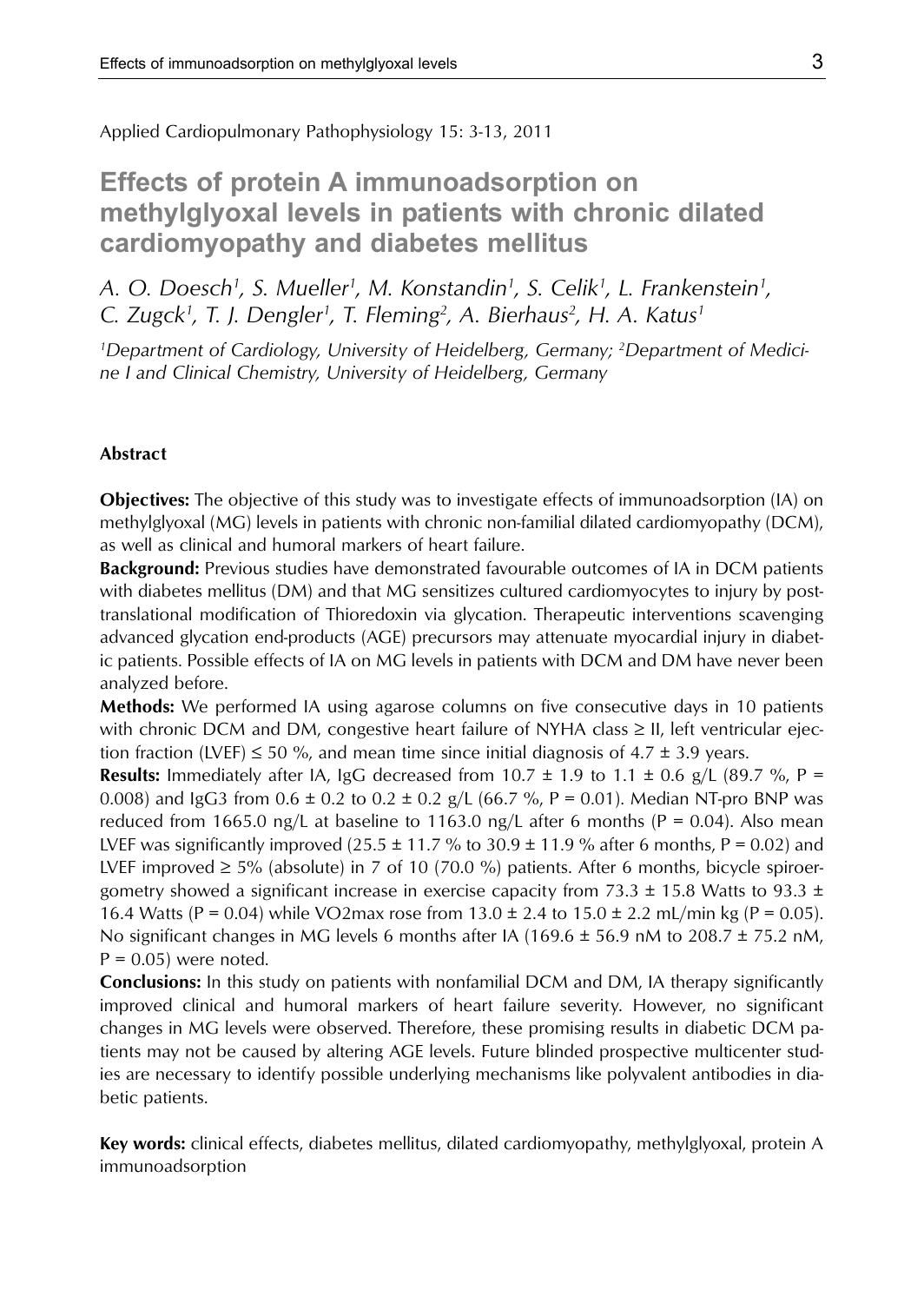# **Abbreviations**

advanced glycation end-products (AGE) Angiotensin-Converting Enzyme (ACE) angiotensin (AT) cardiac resynchronization therapy (CRT) C-reactive protein (CRP) diabetes mellitus (DM) dilated cardiomyopathy (DCM) immunoadsorption (IA) immunoglobulin G (IgG) international normalized ratio (INR) left ventricular ejection fraction (LVEF) methylglyoxal (MG) New York Heart Association (NYHA) partial thromboplastin time (PTT)

# **Background**

DM is a leading metabolic disorder associated with severe systemic consequences if poorly managed in the clinical setting. Considerable experimental and clinical studies have demonstrated the close association between diabetes and significant cardiovascular morbidity and mortality [1-4]. Methylglyoxal (MG), a highly reactive dicarbonyl, is a natural metabolite in glucose metabolism. It is capable of inducing the non-enzymatic reaction glycation, or glycosylation, between reducing sugars and proteins and other biomolecules, yielding irreversible advanced glycation endproducts (AGE). Elevated MG levels are believed to contribute to complications seen in poorly controlled diabetic states [5-8]. It has been demonstrated, that MG is capable of sensitizing cultured cardiomyocytes to injury by post-translational modification of thioredoxin via glycation [9]. Additionally, recent investigations have shown that MG induces apoptosis of rat Schwann cells [10] and human vascular endothelial cells [11], indicating the significant role MG plays in the etiology of diabetic complications. Therapeutic interventions scavenging AGE precursors may attenuate myocardial injury in hyperglycemic state diseases such as diabetes. Previous studies have demonstrated favourable effects of protein A immunoadsorption (IA) in patients with chronic dilated cardiomyopathy (DCM) and DM [12,13]. This study analyzed possible effects of protein A IA on MG levels in patients with chronic DCM and DM.

# **Methods**

### *Study patients*

10 patients (10 male [100.0 percent of total]) with DM and chronic non-familial DCM (mean symptomatic disease duration 4.7 ± 3.9 years, no relative diagnosed with DCM, conduction defects, arrhythmias, syncope, muscle weakness, or history of first-degree relative with an unexplained sudden death under the age of 35 years [14]) were included in the study. Prior to study entry all patients had a reduced left ventricular function, i.e. LVEF below 50%, and were in New York Heart Association functional class II or worse. Detailed patient characteristics and baseline laboratory values are summarized in table 1. All patients gave written informed consent prior to study entry. Preceeding study inclusion, coronary heart disease was excluded by coronary angiography. All patients had been taking a stable dose of oral medications (beta blockers, Angiotensin-Converting Enzyme (ACE) inhibitors, angiotensin (AT) 1 antagonists, aldosterone antagonists, diuretics) for at least three months before study entry (table 1) and heart failure medication was held constant during the 6 month follow-up. Exclusion criteria were active or chronic infectious diseases, malignancies, chronic alcoholism, pregnancy, or heart failure due to other known origins.

### *Immunoadsorption*

Immunoadsorption was performed in 10 patients with DCM, using a central venous catheter to ensure adequate flow rates, with one session daily on five consecutive days. Immunoglobulin extraction was achieved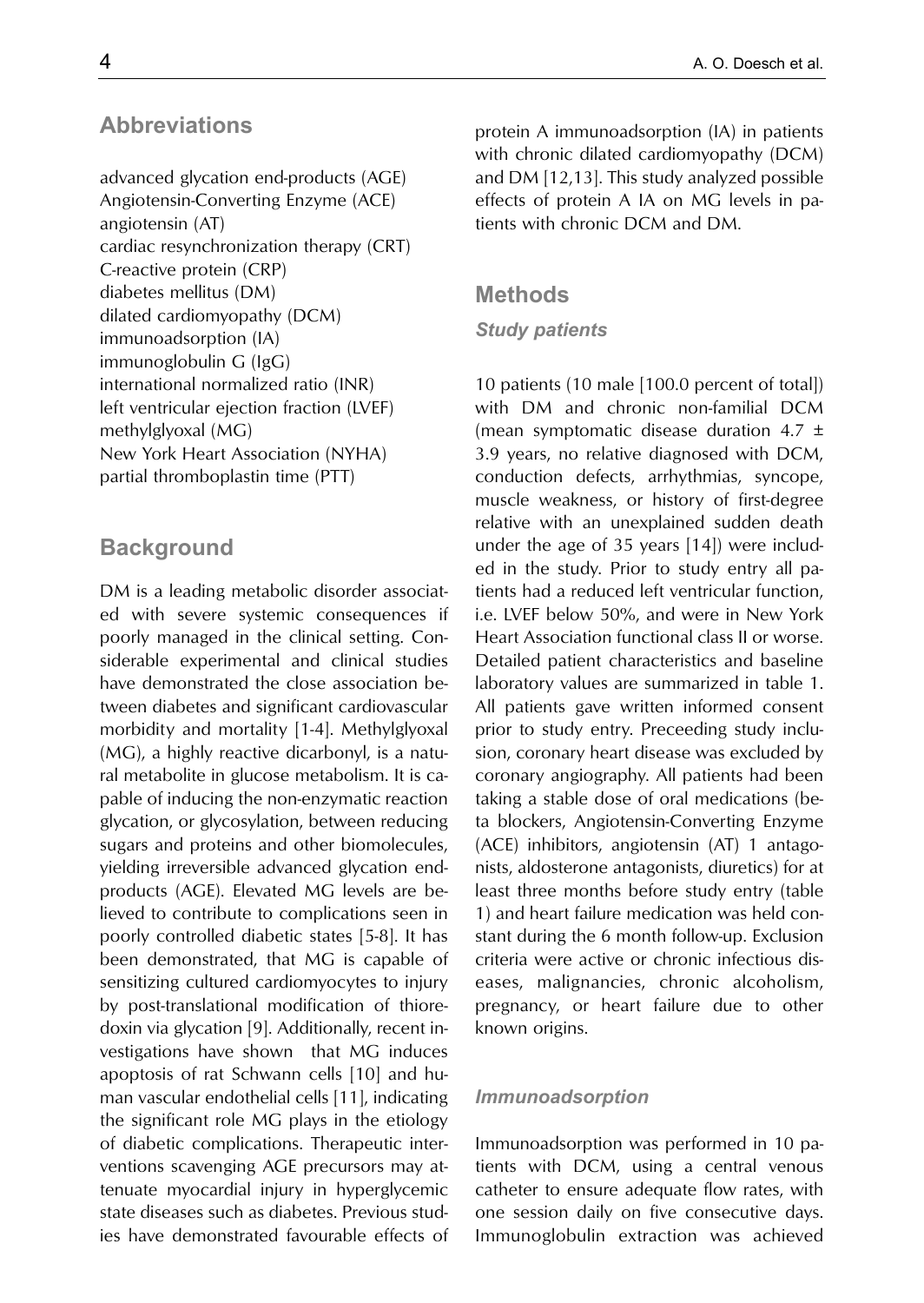*Table 1: Patient characteristics at baseline (n=10)*

| parameter                                                                      | mean            | standard deviation |  |
|--------------------------------------------------------------------------------|-----------------|--------------------|--|
| patient age [years]                                                            | 58.0            | 4.9                |  |
| time since initial diagnosis [years]                                           | 4.7             | 3.9                |  |
| <b>NYHA functional class</b>                                                   | n               | percent of total   |  |
| <b>NYHA II</b>                                                                 | 8               | 80.0               |  |
| <b>NYHA III</b>                                                                | $\overline{2}$  | 20.0               |  |
| cardiac resynchronization therapy device                                       | 4               | 40.0               |  |
| parameter                                                                      | mean            | standard deviation |  |
| <b>LVEF</b> [%]                                                                | 25.5            | 11.7               |  |
| bicycle spiroergometry data:<br>exercise capacity [Watt]<br>VO2max [mL/min*kg] | 73.3<br>13.0    | 15.8<br>2.4        |  |
| comedication                                                                   | n               | percent of total   |  |
| beta blocker                                                                   | 10              | 100.0              |  |
| ACE inhibitor and/or AT1 antagonist                                            | 10              | 100.0              |  |
| diuretic                                                                       | 8               | 80.0               |  |
| digitalis                                                                      | 6               | 60.0               |  |
| aldosterone antagonist                                                         | 3               | 30.0               |  |
| laboratory parameter                                                           | mean            | standard deviation |  |
| sodium [mmol/L]                                                                | 138.7           | 2.0                |  |
| potassium [mmol/L]                                                             | 4.1             | 0.6                |  |
| calcium [mmol/L]                                                               | 2.4             | 0.1                |  |
| urea [mg/dL]                                                                   | 53.2            | 23.1               |  |
| creatinine [mg/dL]                                                             | 1.2             | 0.4                |  |
| glucose [mg/dL]                                                                | 131.1           | 24.0               |  |
| haemoglobin [g/dL]                                                             | 13.3            | 1.1                |  |
| haematocrit [%]                                                                | 39.1            | 3.0                |  |
| cholesterol [mg/dL]                                                            | 172.2           | 34.1               |  |
| LDL [mg/dL]                                                                    | 103.3           | 36.3               |  |
| HDL [mg/dL]                                                                    | 40.4            | 12.7               |  |
| triglycerides [mg/dL]                                                          | 234.4           | 297.0              |  |
| CRP [mg/L]                                                                     | 7.3             | 5.9                |  |
| total IgG                                                                      | 10.7            | 1.9                |  |
| IgG 3 [g/L]                                                                    | 0.6             | 0.2                |  |
| NT-pro BNP [ng/L]                                                              | 1665.0 (median) |                    |  |

with a protein A column (Immunosorba®, Fresenius Medical Care, Bad Homburg, Germany), as described recently [15] and ACE inhibitors were discontinued and replaced by an AT 1 antagonist 7 days prior to IA treatment. Fresenius Art-Universal was used for plasma separation and the Citem 10 monitor (Fresenius Medical Care, Bad Homburg, Ger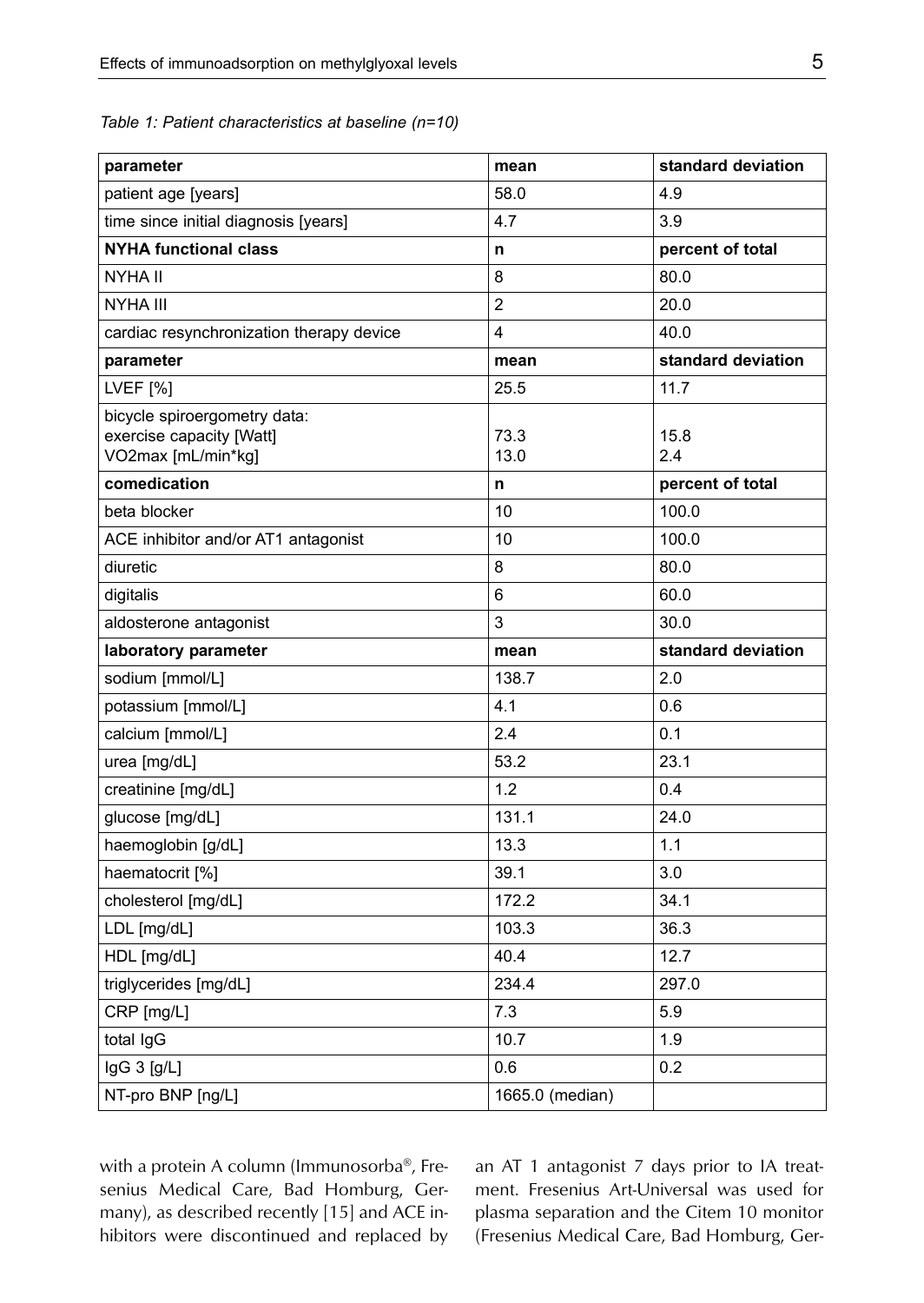many) was used to control flow through the columns. Each session was performed to yield an optimized IgG3 removal (detailed protocol, including plasma flow/volume and cycle length: table 2 [according to Fresenius Medical Care, Bad Homburg, Germany]). The 2.5-fold plasma volume was treated every day. Patients' plasma volume was calculated as previously described [16]. Patients' body weight was measured daily before and after IA treatment and diuretics were administered if patient weight following the IA session had increased by more than 1 kg. During the whole IA session full anticoagulation with unfractionated heparin was performed to avoid coagulation in the extracorporeal system (according to manufacturer's instruction, Fresenius Medical Care, Bad Homburg, Germany). Patients on warfarin included in the current study were switched to low molecular weight heparin 7 days prior to apheresis treatment. During the hospital stay full anticoagulation with unfractionated heparin was applied.

After completion of five treatment cycles (day 5), polyclonal IgG (0.5 g/kg, Octagam, Octapharma, Langenfeld, Germany) was substituted intravenously to reduce the risk of infection and to prevent rebound of antibody production. The infusion system was set at 10mL/h for 6 hours, followed by 20mL/h for the rest of the infusion until the calculated infusion volume has been reached.

Laboratory tests (including CRP, blood count, INR, PTT, and electrolytes) were performed on day 1, 3, and 5 of IA treatment to check electrolyte and coagulation status and to exclude acute infections.

# *Follow-up*

At baseline and 6 months after IA, bicycle spiroergometry, transthoracic echocardiography, and routine laboratory tests (including electrolytes, blood count, CRP, NT-pro BNP) were obtained.

# *Echocardiography*

Two-dimensional echocardiography was done by experienced operators, unaware of the investigation. A standardized imaging protocol was adopted with cross-sectional imaging of the left ventricle immediately distal to the mitral valve tips and apical two-dimensional imaging based on orthogonal four- and two-chamber views. 2D echo left ventricular ejection fraction was evaluated by Simpson's biplane method of discs with manual

|  | Table 2: Immunoadsorption treatment schedule for DCM for optimized IgG 3 removal |
|--|----------------------------------------------------------------------------------|
|--|----------------------------------------------------------------------------------|

| treatment day  | plasma-volume | cycle-length<br>(min) | plasma-flow<br>(ml/min) | duration (h:min) |
|----------------|---------------|-----------------------|-------------------------|------------------|
|                | 1.5           | 7                     | 25                      | 5.25             |
|                | 1             | 7                     | 30                      |                  |
| $\overline{2}$ |               | 7                     | 30                      | 6:18             |
|                | 1.5           | 7                     | 20                      |                  |
| 3              | 1             | 7                     | 30                      | 6:18             |
|                | 1.5           | 7                     | 20                      |                  |
| $\overline{4}$ | 1             | 7                     | 30                      | 6.18             |
|                | 1.5           | 7                     | 20                      |                  |
| 5              |               | 7                     | 30                      | 6.18             |
|                | 1.5           | 7                     | 20                      |                  |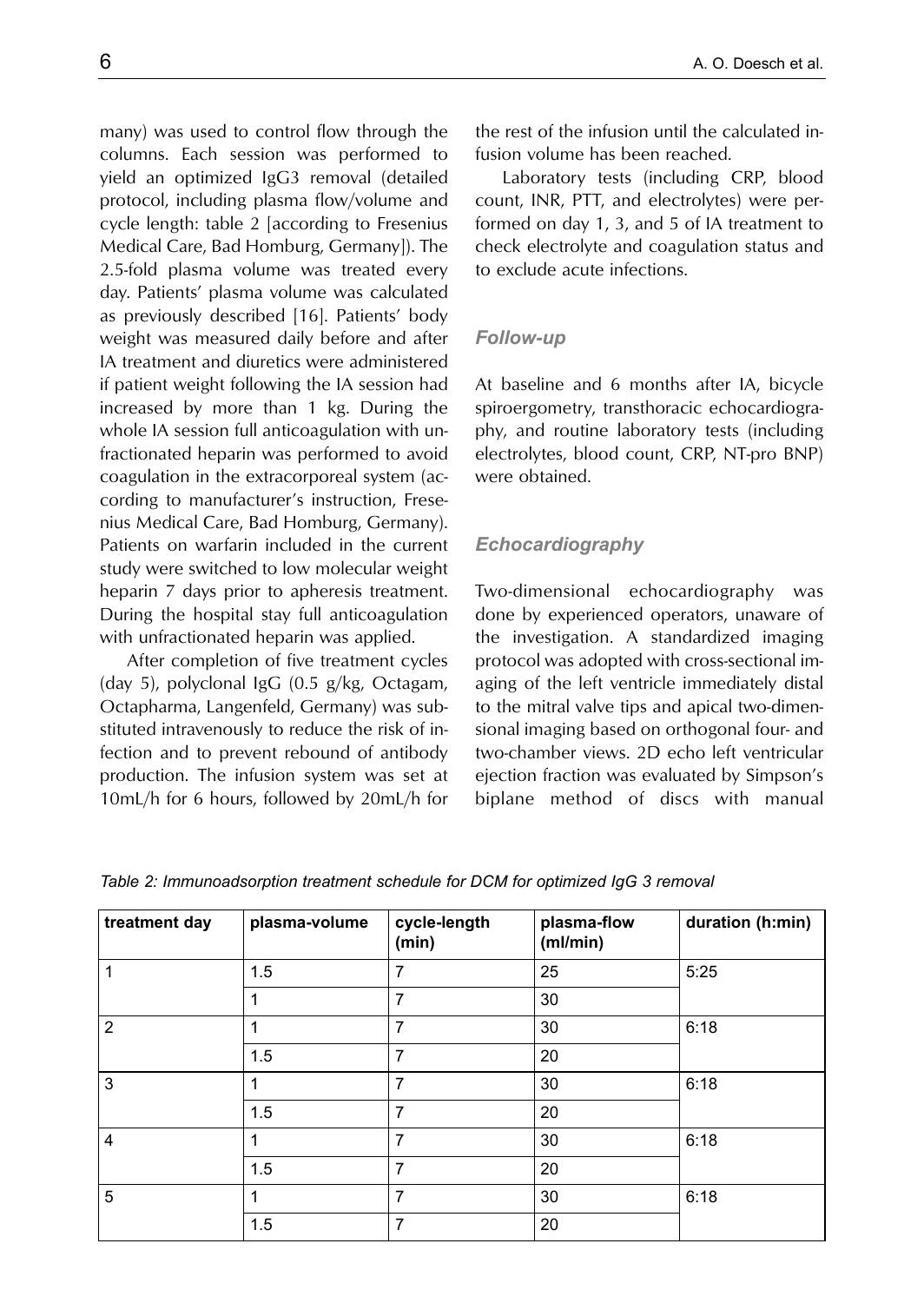planimetry of the endocardial border in enddiastolic (largest) and end-systolic (smallest) frames [17]. Volumes were calculated from three cardiac cycles disregarding ectopic and postectopic beats with derivation of left ventricular ejection fraction.

#### *Bicycle spiroergometry*

Bicycle spiroergometries were performed on an Oxycon Alpha system (Jaeger Toennis, Hoechberg, Germany), using a protocol starting at 0 watt with a stepwise increase of 15 watts every 2 minutes. Exercise was terminated for fatigue or other standard parameters including limiting angina pectoris, ischemic ECG changes (ST depression ≥0.3mV, ST elevation ≥0.1mV), complex arrythmias (sustained ventricular tachycardia >30s) etc. Exercise tests were obtained in the morning 2 hours after intake of morning heart failure medication.

### *Statistics*

Data are expressed as the mean value  $\pm$  standard deviation. Statistical analyses were performed with Statistical Package for Social Sciences (SPSS Inc., Chicago, IL, USA). Due to limited sample size and lack of normal distribution non-parametric testing (two way: Wilcoxon Signed Rank Test, Chi-Square Test; three-way: Friedman Test) was applied for comparisons between groups. P-values of < 0.05 were considered as statistically significant.

# **Results**

### *Baseline characteristics*

10 patients with chronic DCM were analyzed. Mean patient age was 58.0 ± 4.9 years, and mean time post initial diagnosis was 4.7 ± 3.9 years. Median NT-pro BNP at baseline was 1665.0 ng/L. LVEF was severely reduced  $(25.5 \pm 11.7 \text{ percent})$  and exercise capacity, as assessed by bicycle spiroergometry was limited (73.3 ± 15.8 Watt, VO2max: 13.0 ± 2.4 mL/min\*kg). Detailed patient characteristics including New York Heart Association (NYHA) class and baseline laboratory values are given in table 1.

#### *Laboratory parameters*

#### *IgG reduction*

Immediately after immunoadsorption IgG decreased by 89.7% (from  $10.7 \pm 1.9$  g/L to 1.1  $\pm$  0.6 g/L, P = 0.008) and IgG3 decreased by 66.7% (from  $0.6 \pm 0.2$  g/L to  $0.2 \pm 0.2$  g/L, P  $= 0.01$ .

#### *NT-pro BNP*

Median NT-pro BNP decreased from 1665.0 ng/L  $(25<sup>th</sup>$  percentile 1078.3 ng/L, 75<sup>th</sup> percentile 5673.8 ng/L) at baseline to 1163.0 ng/L  $(25<sup>th</sup>$  percentile 621.0 ng/L, 75<sup>th</sup> percentile 1890.0 ng/L) after 6 months ( $P \le$ 0.04). Figure 1a shows box plots of the patients' changes in NT-pro BNP concentrations. Further analysis of individual change in NT-pro BNP after 6 months revealed 5/10 patients (50.0 percent of total) with a reduction of NT-pro BNP values of  $\geq$  30.0 percent vs. baseline (figure 2a).

## *CRP*

On day 5 of IA therapy, mean CRP decreased from 7.3  $\pm$  5.9 mg/L to 3.2  $\pm$  4.2 mg/L (P = 0.50). 9 patients (90.0 percent of total) had a reduction in CRP-levels compared to prior to apheresis therapy. No significant association between a reduction in CRP and responder status regarding LVEF or exercise capacity (VO2max, Watt) could be established  $(P =$ NS). When CRP responder status was correlated with previous (> 6.0 months before study entry) implantation of a cardiac resynchronization therapy (CRT)-device, improvement of NYHA functional class, age, time since initial diagnosis, or gender no statistically significant P-values were observed (all P = NS).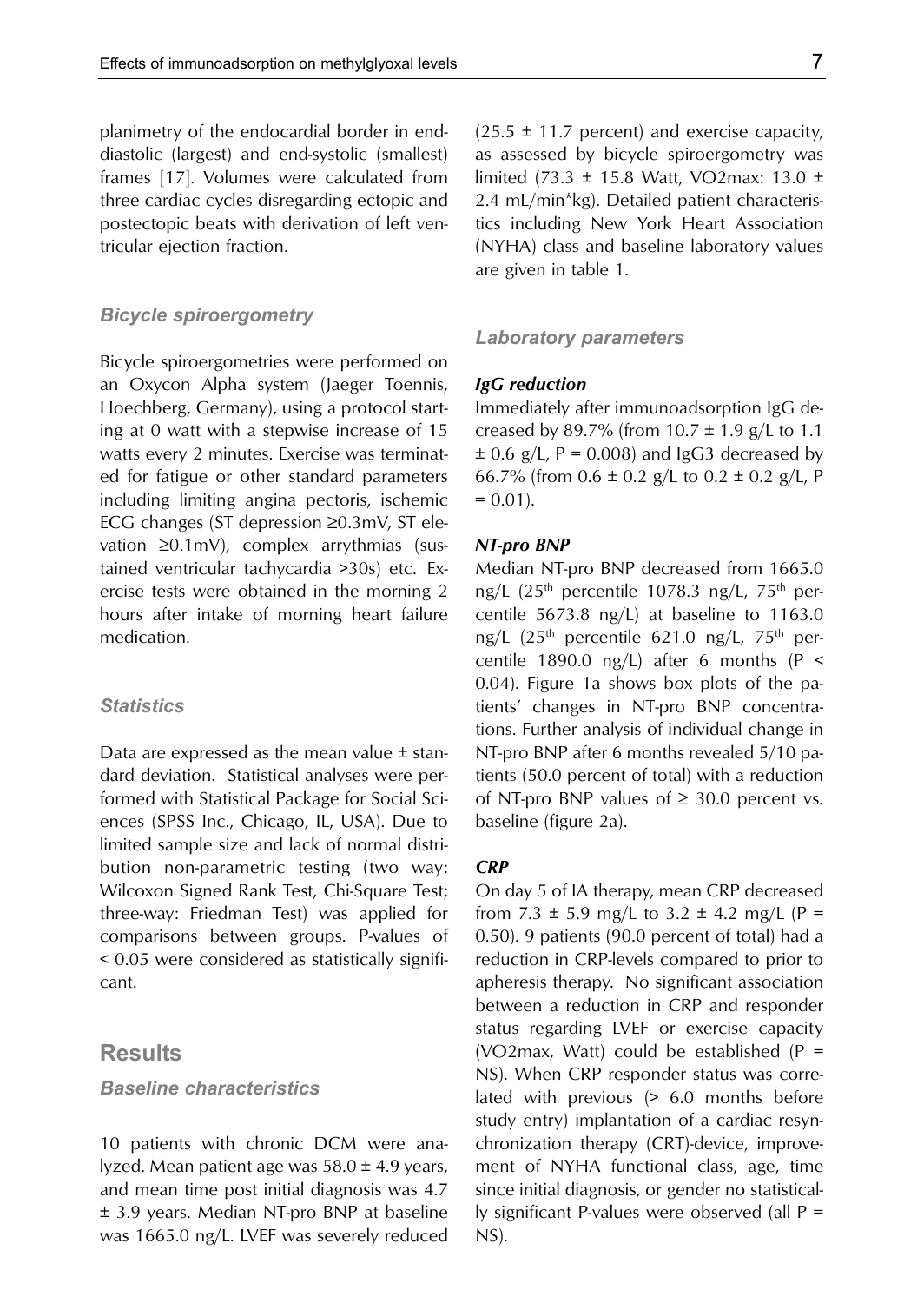













#### *Figure 1:*

*a: Box plot\* of NT-pro BNP (ng/L) before and 6 months after immunoadsorption therapy*

*b: Box plot\* of exercise capacity (in Watt) before and 6 months after immunoadsorption therapy*

*c: Box plot\* of VO2max (mL/min\*kg) before and 6 months after immunoadsorption therapy*

*d: Box plot\* of methylglyoxal (nM) before, immediately after (day 6), and 6 months after immunoadsorption therapy*

*e: line chart of individual methylglyoxal (nM) levels before, immediately after (day 6), and 6 months after immunoadsorption therapy*

*\*Box plots contain the middle 50% of data, the upper edge of the box indicates the 75th percentile of the data set and the lower edge indicates the 25th percentile. Median value of the data is indicated by the line in the box and the ends of the vertical line indicate the 90th and 10th percentile.*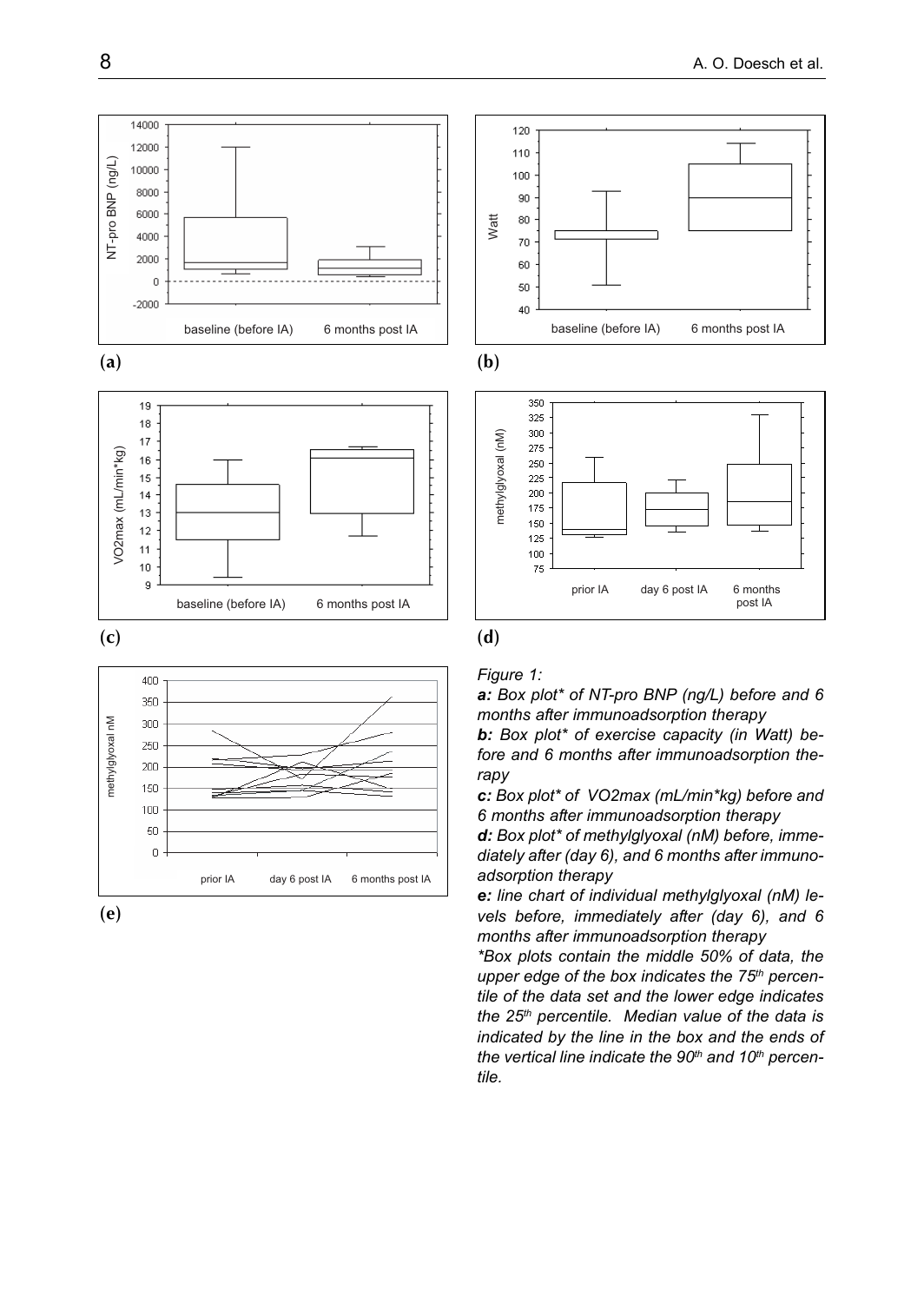### *Methylglyoxal*

Mean MG levels, a precursor of AGE, were elevated at baseline (mean 169.6 ± 56.9 nM, normal range <140 nM). No significant changes were noticed in MG levels after IA (baseline  $169.6 \pm 56.9$  nM, day 6 173.3  $\pm$ 33.2 nM,  $P = NS$  vs. baseline, 6 months post IA 208.7  $\pm$  75.2 nM, P = 0.05 vs. baseline, Figure 1d). 40.0 percent of patients (4/10) showed a decrease in MG levels 6 months after IA, individual changes in MG are displayed in Figure 1e.

A trend towards an association between absolute decrease in MG and improvement of NT-proBNP was observed  $(P = 0.09)$ . No significant association between responder status regarding MG and LVEF or exercise capacity (VO2max, Watt) could be established  $(P = NS)$ . When MG responder status was correlated with previous (> 6.0 months before study entry) implantation of a cardiac resynchronization therapy CRT-device, improvement of NYHA functional class, age, time since initial diagnosis, or gender no statistically significant P-values were observed (all  $P = NS$ ).

### *Transthoracic echocardiography*

Overall, mean LV ejection fraction improved significantly from  $25.5 \pm 11.7$  to  $30.9 \pm 11.9$ % after 6 months ( $P = 0.02$ ). Further analysis of individual change in LVEF after 6 months revealed 7/10 patients (70.0 percent of total) with an absolute improvement in LVEF of  $\geq$  5.0 percent vs. baseline (figure 2b).

### *NYHA-class*

8 patients were NYHA class II (80.0 percent of total), 2 patients NYHA class III (20.0 percent of total) (table 1). 4 patients (40.0 percent of total) showed an improvement of at least one NYHA class 6 months after IA therapy.

### *Bicycle spiroergometry*

Bicycle spiroergometry showed a statistically significant increase in exercise capacity from 73.3  $\pm$  15.8 watts to 93.3  $\pm$  16.4 watts (P = 0.04). Also VO2max improved from 13.0 ± 2.4 to  $15.0 \pm 2.2$  mL/min\*kg after 6 months  $(P = 0.05)$ . Figures 1b-c show box plots of the patients' changes in Watt and VO2max. Anaerobic threshold was reached in all exercise tests. 60.0 percent of patients (6/10) had an increase in exercise capacity of  $\geq 15$  Watt (figure 2c).

# *Adverse events/clinical and safety laboratory parameters*

Laboratory values including renal parameters did not show any statistically significant changes under immunoadsorption. During follow-up no adverse events were noticed.

# **Discussion**

DM is closely related to cardiovascular morbidity and mortality. MG, a precursor to AGE, is increased in diabetic patient plasma and previous studies demonstrated that MG sensitized cultured cardiomyocytes to injury by post-translational modification of thioredoxin via glycation [9]. Previous own studies have demonstrated promising clinical results in diabetic patients with DCM treated with protein A IA [12,13]. We initially speculated that IA might cause a reduction in MG levels contributing to these results. Therefore we focused on MG levels after IA therapy in patients with non-familial DCM and DM. In line with previous data [13], six months after IA therapy, a significant improvement of LVEF, NT-pro BNP, and exercise capacity was demonstrated, but no significant association between reduction in MG and clinical and serological parameters of heart failure could be established.

However, insulin dependent DM and DCM share common autoimmune features: a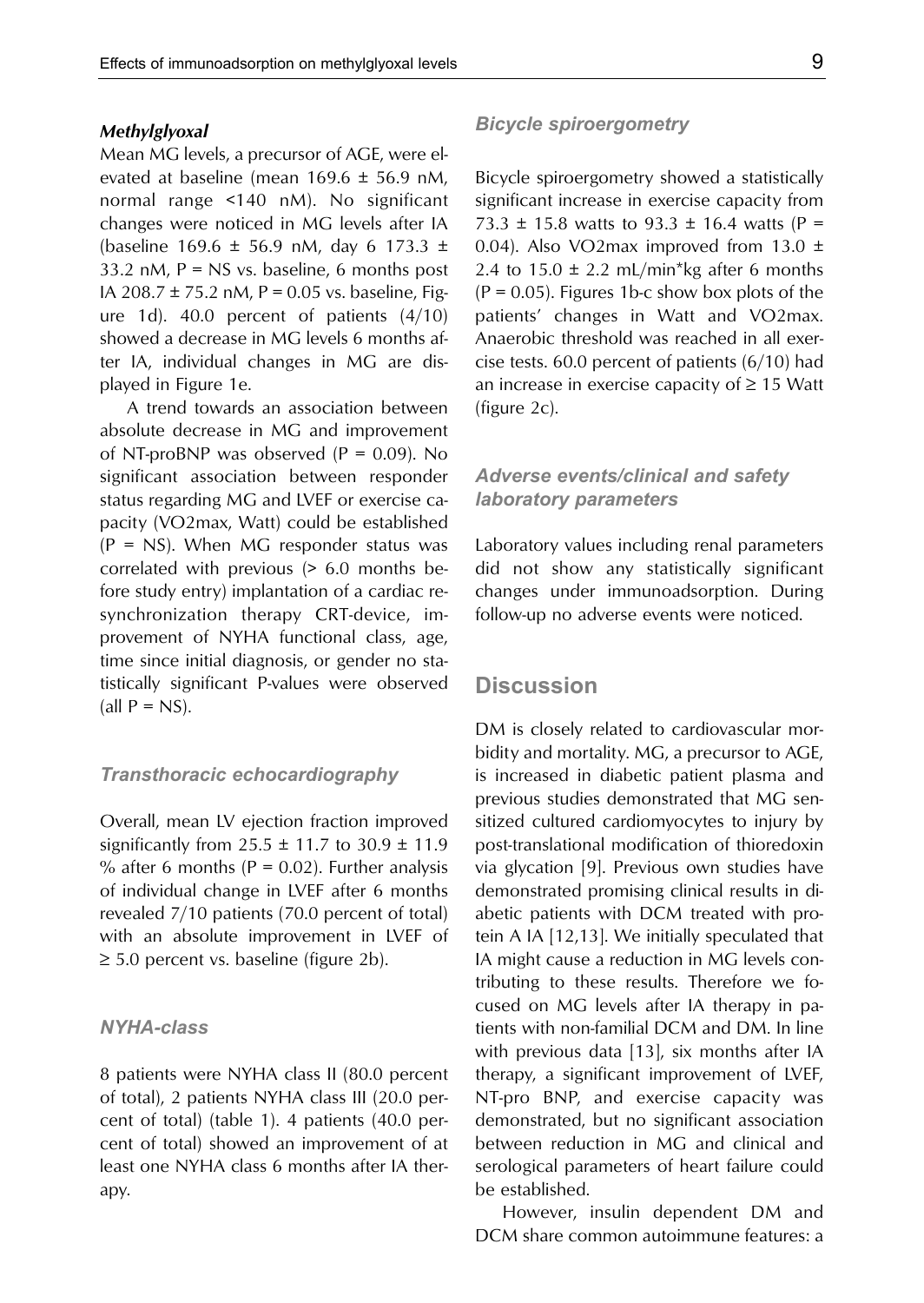

male preponderance, a HLA-DR4 association, familial aggregation in 15-20 % of cases, and an increased frequency of the corresponding organ-specific antibodies among asymptomatic relatives [18-31]. In addition, large epidemiological studies suggest a possible relationship between DCM and DM [32,33]. These findings indicate that insulin dependent DM and DCM may have similar immunopathogenetic mechanisms, and suggest that the promising findings observed in patients with DM may be attributed to a lack of selectivity of autoantibodies against a variety of G-protein-coupled receptors [34]. Additionally, inflammatory processes appear to be involved in the pathogenesis of DCM and might represent an important factor causing progression of ventricular dysfunction. In line with previously published data [13] the vast majority of patients had lower CRP-values after IA treatment. However, most probably due to the limited number of patients no significant correlation of CRP reduction or absolute CRP values with improvement of clini-



*Figure 2: a: Relative change in NT-pro BNP (in percent) 6 months post immunoadsorption therapy b: Absolute change in LVEF (in percent) 6 months post immunoadsorption therapy c: Absolute change in exercise capacity (in Watt) 6 months post immunoadsorption therapy*

cal or serological heart failure markers could be established.

The promising results observed might also be explained by the distinctive study population, including less severely limited DCM patients, with a shorter time since initial diagnosis compared to previous trials [12], but also by the higher amount of IgG3 reduction. As cardiodepressant antibodies belong to the IgG3 subgroup, previous studies have underlined the importance of adequate IgG3 reduction [35]. Due to application of a therapeutic protocol for optimized IgG3 reduction [15], an IgG3 reduction of 66.7 percent was obtained, which is higher compared to previous own pilot studies [12] and in line with previously described IgG3 reduction of 61 to 70 percent [13,36-38]. As recently published study data disclosed that protein A IA with ineffective IgG3 reduction shows no beneficial hemodynamic effects [37], the higher rate of IgG3 reduction might contribute to the better results of the current study [12]. However, future large blinded multicenter studies are nec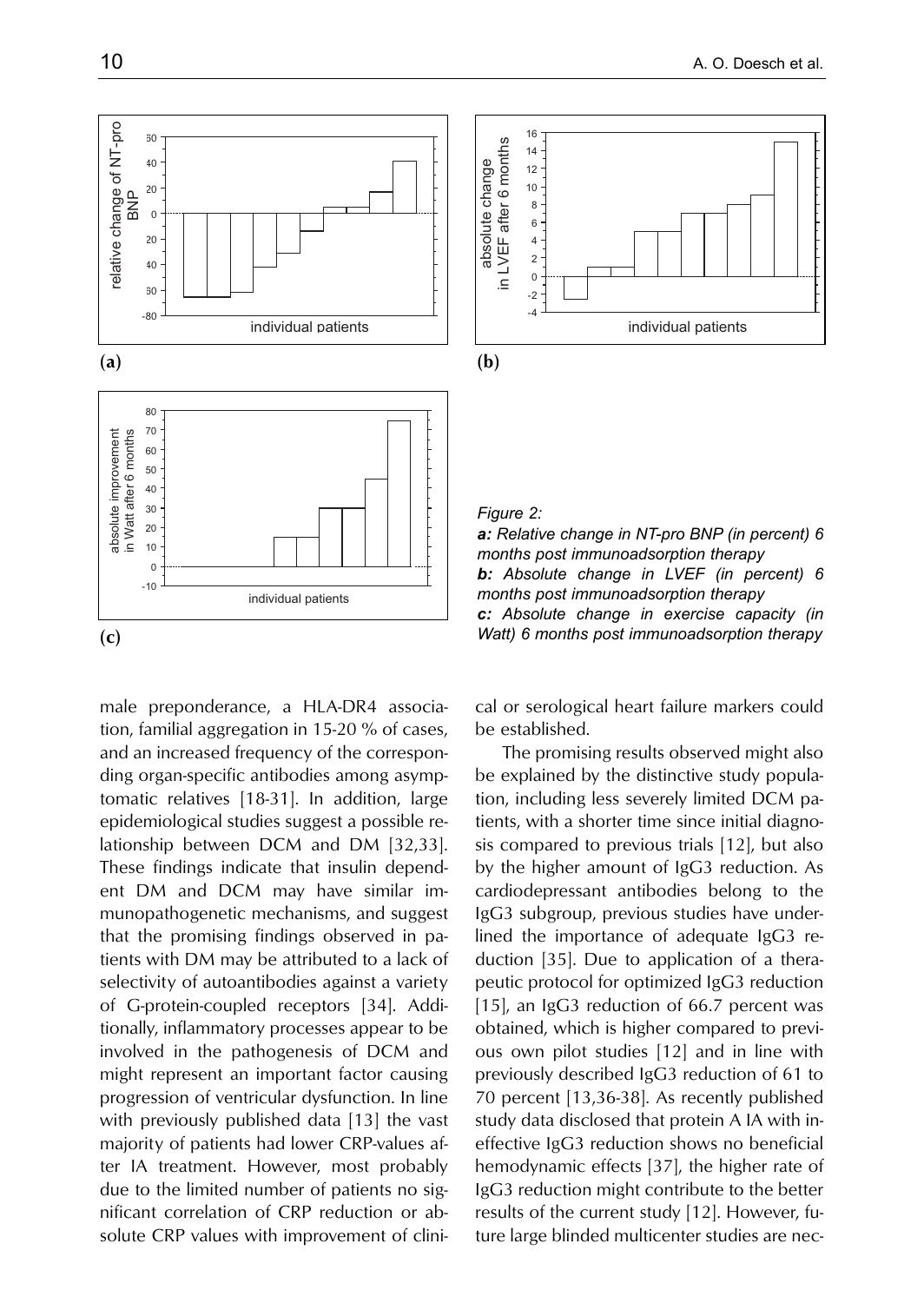essary to analyze effects of apheresis therapy and to rule out that similar rates of spontaneous clinical improvement might occur in a randomized control group.

# **Study limitations**

After IA therapy, IgG was routinely substituted for safety reasons. IgG levels after substitution were comparable to the level prior to apheresis therapy. IgG treatment itself might induce beneficial effects in patients with heart failure [39], as additional effects on the immune system by IgG therapy have been observed [40]. In contrast to IgG therapy with doses of up to 2g/kg, in our study dosage of polyclonal IgG substitution was much lower  $(0.5 \text{ g/kg}).$ 

Various previous studies have described hemodynamic improvement of cardiac function using invasive monitoring [15,41,42]. As these studies had shown a close correlation of hemodynamic changes with non-invasive parameters of cardiac function (LVEF, seromarkers), additional application of invasive monitoring in these patients with lowered IgG plasma levels, or cardiac pool scintigraphy with application of a relevant dosage of radiation, was not performed for ethical reasons.

According to the ACC 2006 guidelines [43], some patients included in the study received a cardioverter-defibrillator prior to study entry for prevention of sudden cardiac death, prohibiting magnetic resonance imaging examinations in the present study.

Even when considering that DCM is more common in men [44], no women were present in the current study population.

# **Conclusions**

In this study of non-familial DCM patients with DM in an earlier phase of disease, beneficial effects of IA therapy were observed, most probably due to the distinctive study population, but also due to the higher amount of IgG3 reduction compared to previous studies [12]. MG levels were not statistically significantly affected by IA, indicating that the beneficial effects observed might not be attributed to modification of AGE-levels, but rather to polyvalent antibodies present in DM and DCM. This hypothesis is backed by recent publications regarding a lack of selectivity of autoantibodies against a variety of Gprotein-coupled receptors [34], however, future blinded prospective multicenter studies appear warranted.

### **Declaration:**

All human studies have been reviewed by the appropriate ethics committee and have therefore been performed in accordance with the ethical standards laid down in the 2008 Declaration of Helsinki.

### **Funding, Conflict of Interest Statement:**

Research grant from Fresenius Medical Care, Bad Homburg v. d. H., Germany, to Andreas O. Doesch, all other authors: no conflict of interest to disclose.

# **References**

- 1. Allemann S, Saner C, Zwahlen M, Christ ER, Diem P, Stettler C. Long-term cardiovascular and non-cardiovascular mortality in women and men with type 1 and type 2 diabetes mellitus: a 30-year follow-up in Switzerland. Swiss Med Wkly 2009; 139 (39-40): 576-583
- 2. Giles TD. Prevention of type 2 diabetes mellitus to reduce cardiovascular morbidity and mortality: a review of the evidence. J Clin Hypertens (Greenwich) 2009; 11 (9): 512-519
- 3. Pontiroli AE, Morabito A. More than one target to prevent cardiovascular (CV) mortality in type 2 diabetes? Nutr Metab Cardiovasc Dis; 20 (4): e13-14
- 4. Tkac I. Effect of intensive glycemic control on cardiovascular outcomes and all-cause mortality in type 2 diabetes: Overview and metaanalysis of five trials. Diabetes Res Clin Pract 2009; 86 (Suppl 1): S57-62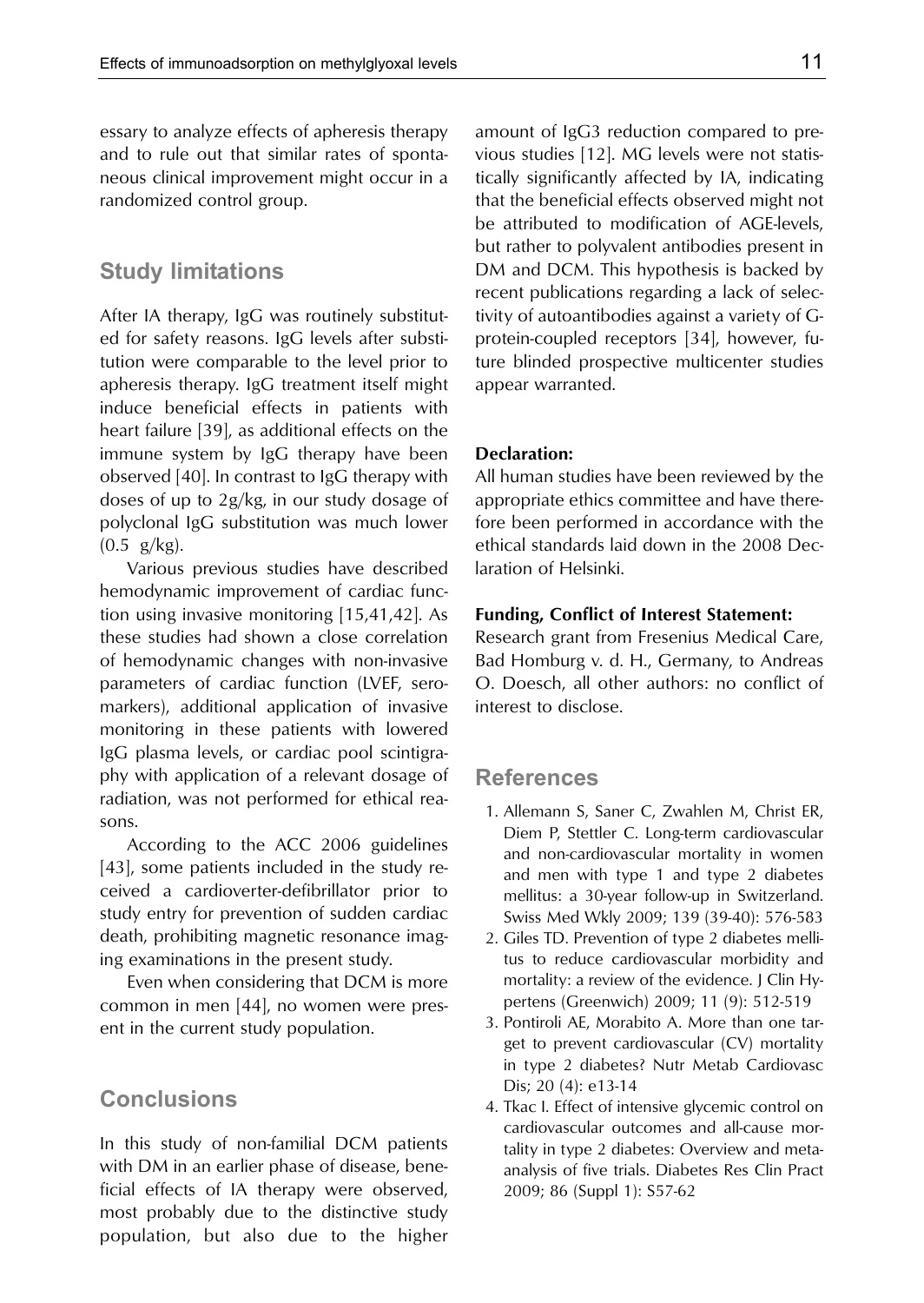- 5. Brownlee M. Glycation products and the pathogenesis of diabetic complications. Diabetes Care 1992; 15 (12): 1835-1843
- 6. Brownlee M. Lilly Lecture 1993. Glycation and diabetic complications. Diabetes 1994; 43 (6): 836-841
- 7. Brownlee M. The pathological implications of protein glycation. Clin Invest Med 1995; 18 (4): 275-281
- 8. Hammes HP, Alt A, Niwa T et al. Differential accumulation of advanced glycation end products in the course of diabetic retinopathy. Diabetologia 1999; 42 (6): 728-736
- 9. Wang XL, Lau WB, Yuan YX et al. Methylglyoxal Increases Cardiomyocyte Ischemia/ Reperfusion Injury via Glycative Inhibition of Thioredoxin Activity. Am J Physiol Endocrinol Metab
- 10. Fukunaga M, Miyata S, Higo S, Hamada Y, Ueyama S, Kasuga M. Methylglyoxal induces apoptosis through oxidative stress-mediated activation of p38 mitogen-activated protein kinase in rat Schwann cells. Ann N Y Acad Sci 2005; 1043: 151-157
- 11. Akhand AA, Hossain K, Kato M et al. Glyoxal and methylglyoxal induce lyoxal and methyglyoxal induce aggregation and inactivation of ERK in human endothelial cells. Free Radic Biol Med 2001; 31 (10): 1228-1235
- 12. Doesch AO, Konstandin M, Celik S et al. Effects of protein A immunoadsorption in patients with advanced chronic dilated cardiomyopathy. J Clin Apher 2009; 24 (4): 141- 149
- 13. Doesch AO, Mueller S, Konstandin M et al. Effects of protein A immunoadsorption in patients with chronic dilated cardiomyopathy. J Clin Apher
- 14. Ku L, Feiger J, Taylor M, Mestroni L. Cardiology patient page. Familial dilated cardiomyopathy. Circulation 2003; 108 (17): e118-121
- 15. Felix SB, Staudt A, Dorffel WV et al. Hemodynamic effects of immunoadsorption and subsequent immunoglobulin substitution in dilated cardiomyopathy: three-month results from a randomized study. J Am Coll Cardiol 2000; 35 (6): 1590-1598
- 16. Sprenger KB HK, Kratz W, Henze E. Nomograms for the prediction of patient's plasma volume in plasma exchange therapy from height, weight, and hematocrit. J Clin Apher 1987; 3 (3): 185-190
- 17. Schiller NB, Shah PM, Crawford M et al. Recommendations for quantitation of the left

ventricle by two-dimensional echocardiography. American Society of Echocardiography Committee on Standards, Subcommittee on Quantitation of Two-Dimensional Echocardiograms. J Am Soc Echocardiogr 1989; 2 (5): 358-367

- 18. Doniach D, Bottazzo GF, Cudworth AG. Etiology of Type I diabetes mellitus: heterogeneity and immunological events leading to clinical onset. Annu Rev Med 1983; 34: 13-20
- 19. Carlquist JF, Menlove RL, Murray MB, O'Connell JB, Anderson JL. HLA class II (DR and DQ) antigen associations in idiopathic dilated cardiomyopathy. Validation study and metaanalysis of published HLA association studies. Circulation 1991; 83 (2): 515-522
- 20. Bilinska ZT, Caforio AL, Kusmierczyk-Droszcz BK et al. Increased frequency of organ-specific cardiac antibodies in healthy relatives of patients with dilated cardiomyopathy: evidence for autoimmunity in Polish families. Clin Cardiol 1996; 19 (10): 794-798
- 21. Caforio AL, Bauce B, Boffa GM et al. Autoimmunity in myocarditis and dilated cardiomyopathy: cardiac autoantibody frequency and clinical correlates in a patient series from Italy. G Ital Cardiol 1997; 27 (2): 106-112
- 22. Caforio AL, Daliento L, Angelini A et al. Autoimmune myocarditis and dilated cardiomyopathy: focus on cardiac autoantibodies. Lupus 2005; 14 (9): 652-655
- 23. Caforio AL, Goldman JH, Haven AJ, Baig KM, Libera LD, McKenna WJ. Circulating cardiacspecific autoantibodies as markers of autoimmunity in clinical and biopsy-proven myocarditis. The Myocarditis Treatment Trial Investigators. Eur Heart J 1997; 18 (2): 270-275
- 24. Caforio AL, Goldman JH, Haven AJ, Baig KM, McKenna WJ. Evidence for autoimmunity to myosin and other heart-specific autoantigens in patients with dilated cardiomyopathy and their relatives. Int J Cardiol 1996; 54 (2): 157- 163
- 25. Caforio AL, Iliceto S. Genetically determined myocarditis: clinical presentation and immunological characteristics. Curr Opin Cardiol 2008; 23 (3): 219-226
- 26. Caforio AL, Mahon NG, McKenna WJ. Clinical implications of anti-cardiac immunity in dilated cardiomyopathy. Ernst Schering Res Found Workshop 2006 (55): 169-193
- 27. Caforio AL, Mahon NJ, McKenna WJ. Cardiac autoantibodies to myosin and other heart-specific autoantigens in myocarditis and dilated